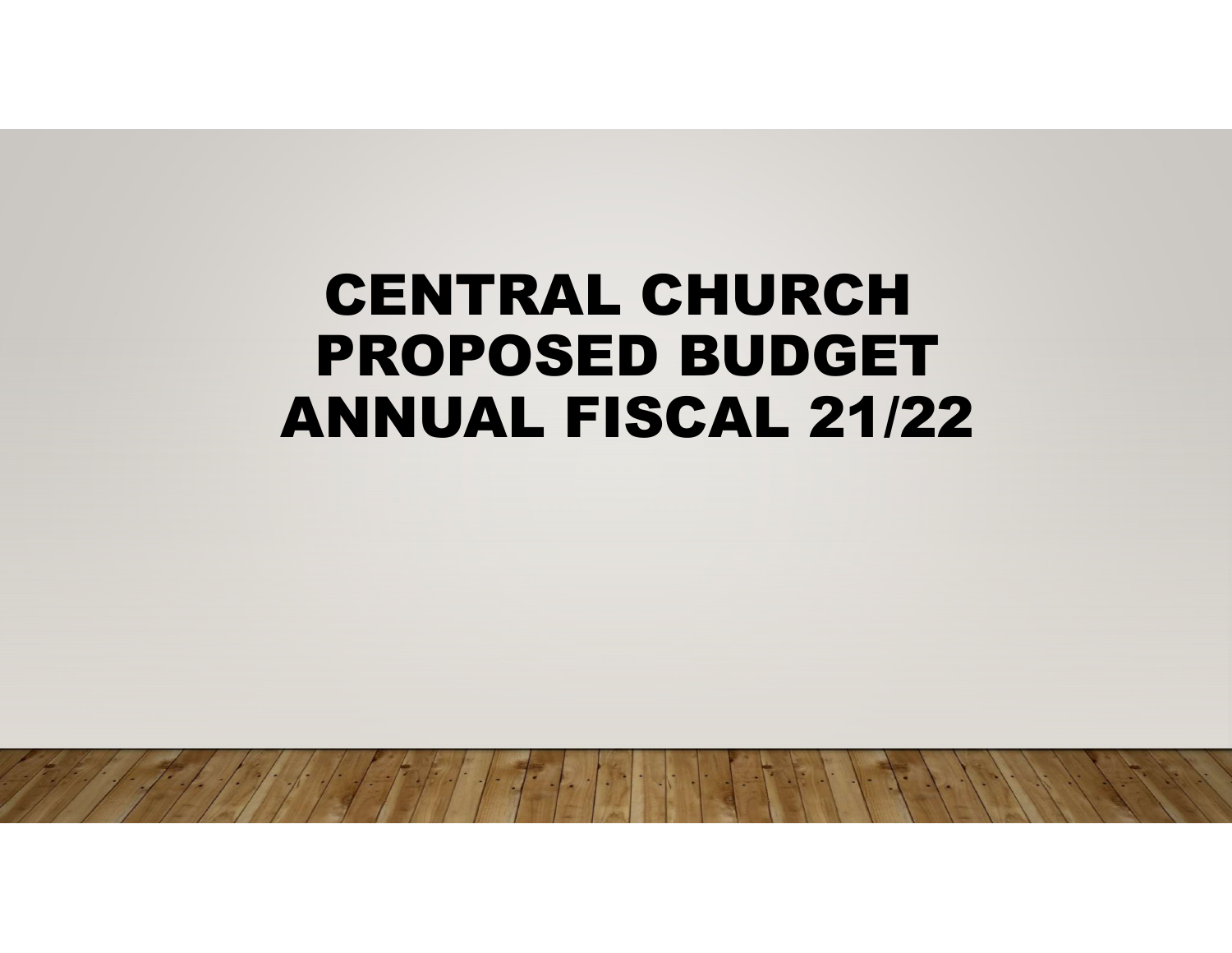## BUDGET PROCESS

- 
- The following is an overview of the major steps in creating a budget at Central Church:<br>
 Accounting creates budget worksheets for providing Lead Team members with line item detail for all of their expenses<br>
 Lead Team m **BUDGET PROCESS**<br>• Accounting is an overview of the major steps in creating a budget at Central Church:<br>• Accounting creates budget worksheets for providing Lead Team members with line item detail for all of their expenses
	-
	- **HOLT PROCESS**<br>
	hollowing is an overview of the major steps in creating a budget at Central Church:<br>
	 Accounting creates budget worksheets for providing Lead Team members with line item detail for all of their expenses<br>
	 **BUDGET PROCESS**<br>• Accounting creates budget worksheets for providing Lead Team members with line item detail for all of their expenses<br>• Lead Team members review individual line item expenses with last years spend and bud Sollowing is an overview of the major steps in creating a budget at Central Church:<br>
	• Accounting creates budget worksheets for providing Lead Team members with line item detail for all of their expenses<br>
	• Lead Team membe
	-
	-
	-
	- **BUDGET PROCESS**<br>
	Collowing is an overview of the major steps in creating a budget at Central Church:<br>
	Collowing creates budget worksheets for providing Lead Team members with line item detail for all of their expenses<br>
	Ce From the major steps in creating a budget at Central Church:<br>
	• Accounting creates budget worksheets for providing Lead Team members with limit ine item edial for all of their expenses<br>
	• Lead Team members review individua Lead Team members review individual line item expenses with last years s<br>how that year is projected to end, along with their Ministry Plans for the N<br>Lead Team members create proposed line item expenses<br>The Executive Pasto
	-

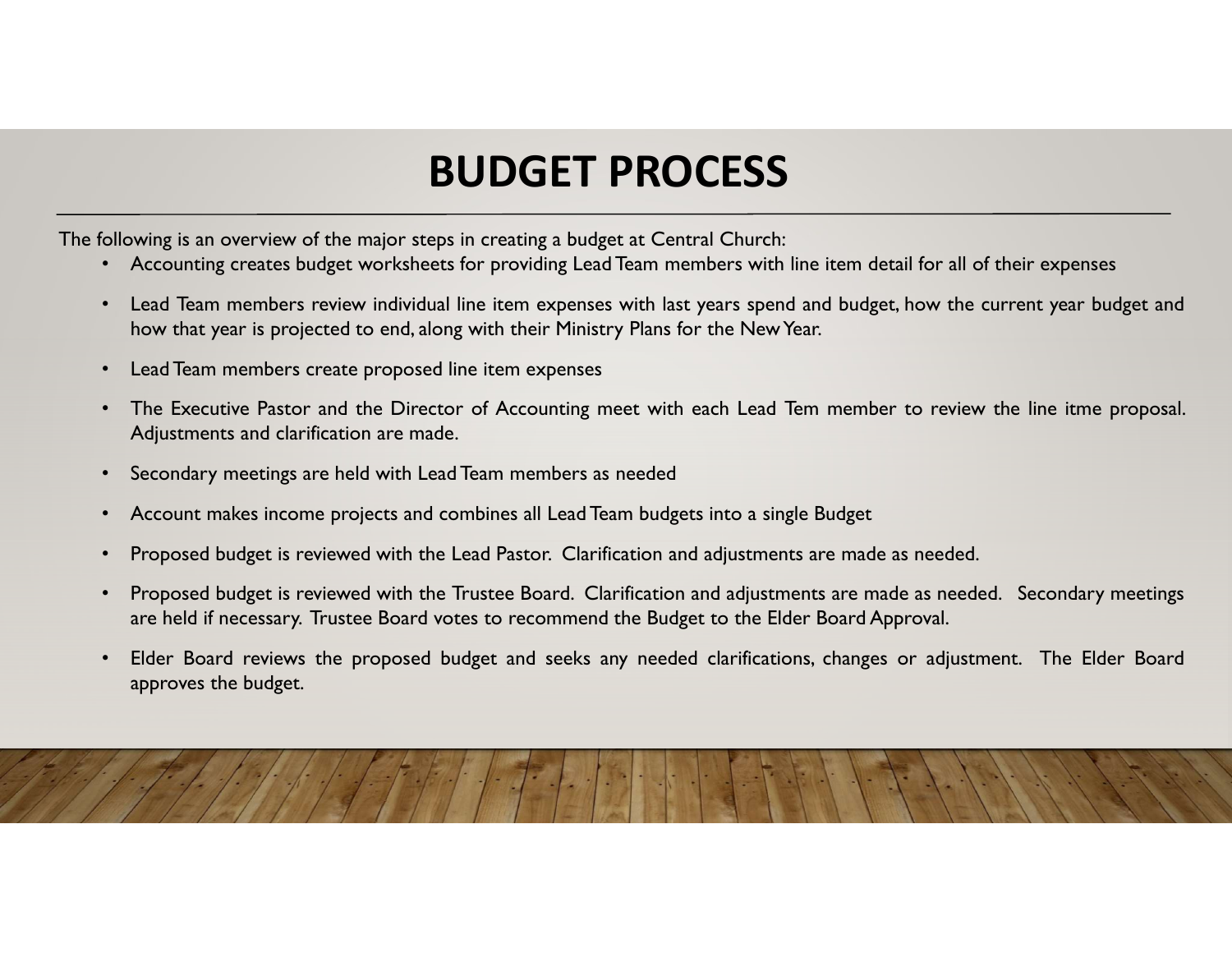# INCOME

|                                                                                                                                                                                                                      | <b>INCOME</b>                      |                                    |
|----------------------------------------------------------------------------------------------------------------------------------------------------------------------------------------------------------------------|------------------------------------|------------------------------------|
| <b>Estimated</b><br>Actual<br>(June)                                                                                                                                                                                 | <b>Budget</b>                      | <b>Proposed Budget</b>             |
| <b>Fiscal 20/21</b><br>\$6,478,345                                                                                                                                                                                   | <b>Fiscal 20/21</b><br>\$4,706,144 | <b>Fiscal 21/22</b><br>\$6,683,755 |
| • Due to COVID last years income was budget at a 6.725% decrease but actual income increased significantly for the year<br>• SW Tithes & Offerings are budgeted for a 5% increase over fiscal 20/21 estimated actual |                                    |                                    |
| • DT Tithes & Offerings are budgeted significantly less in the new year due to special gifts received in Fiscal 20/21                                                                                                |                                    |                                    |
| • All other income categories are budgeted with no increases for the new year                                                                                                                                        |                                    |                                    |
| • Central Preschool & Kindergarten facility rental remains at \$68,000                                                                                                                                               |                                    |                                    |
| Total income is budged for a 3.17% increase                                                                                                                                                                          |                                    |                                    |
| See the Weekly Giving Analysis for more information on giving comparisons.                                                                                                                                           |                                    |                                    |
|                                                                                                                                                                                                                      |                                    |                                    |

- 
- 
- 
- 
- 
- 
- 

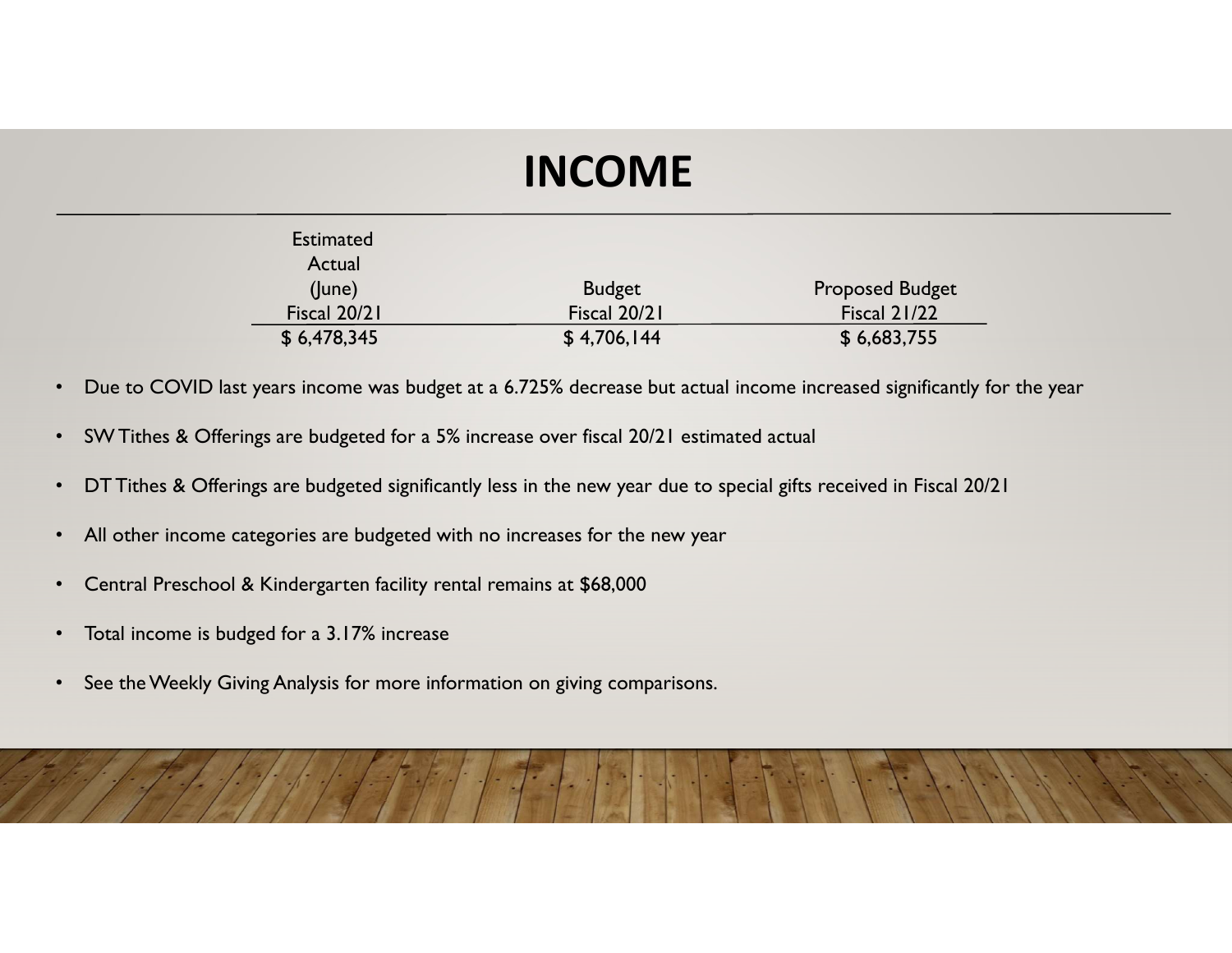### EXPENSES

| <b>EXPENSES</b><br><b>Estimated</b><br>Actual<br>(April)<br><b>Budget</b><br><b>Proposed Budget</b><br><b>Fiscal 21/22</b><br>Fiscal 20/21<br>Fiscal 20/21<br>\$4,034,506<br>\$4,365,311<br>\$4,792,720<br>Proposed Fiscal Year (FY) 21/22 Budget is \$758,214 over the estimated actual spend for FY 20/21<br>Proposed Salaries & Benefits are \$431,538 greater than actual FY 20/21 that includes the following:<br>Market adjustments and 2.5% salary increases<br>$\qquad \qquad -$<br>Two part-time staff moving to full-time<br>Adding one new full-time position and four part-time positions<br>$\overline{\phantom{m}}$<br>Retirement benefit changes where Central's contribution increases from 3% to 5% of full-time salaries<br>$\qquad \qquad -$<br>Salaries for a new Residency Program have been added<br>$\overline{\phantom{m}}$<br>Please note that salaries and benefits are 40.75% of budgeted income |  |  |  |
|-----------------------------------------------------------------------------------------------------------------------------------------------------------------------------------------------------------------------------------------------------------------------------------------------------------------------------------------------------------------------------------------------------------------------------------------------------------------------------------------------------------------------------------------------------------------------------------------------------------------------------------------------------------------------------------------------------------------------------------------------------------------------------------------------------------------------------------------------------------------------------------------------------------------------------|--|--|--|
|                                                                                                                                                                                                                                                                                                                                                                                                                                                                                                                                                                                                                                                                                                                                                                                                                                                                                                                             |  |  |  |
| • Spending in the first six months of FY 20/21 was less than planned as operations continued to feel the COVID impact                                                                                                                                                                                                                                                                                                                                                                                                                                                                                                                                                                                                                                                                                                                                                                                                       |  |  |  |
|                                                                                                                                                                                                                                                                                                                                                                                                                                                                                                                                                                                                                                                                                                                                                                                                                                                                                                                             |  |  |  |
|                                                                                                                                                                                                                                                                                                                                                                                                                                                                                                                                                                                                                                                                                                                                                                                                                                                                                                                             |  |  |  |
|                                                                                                                                                                                                                                                                                                                                                                                                                                                                                                                                                                                                                                                                                                                                                                                                                                                                                                                             |  |  |  |

- 
- 
- -
	-
	-
	-
	-
	-

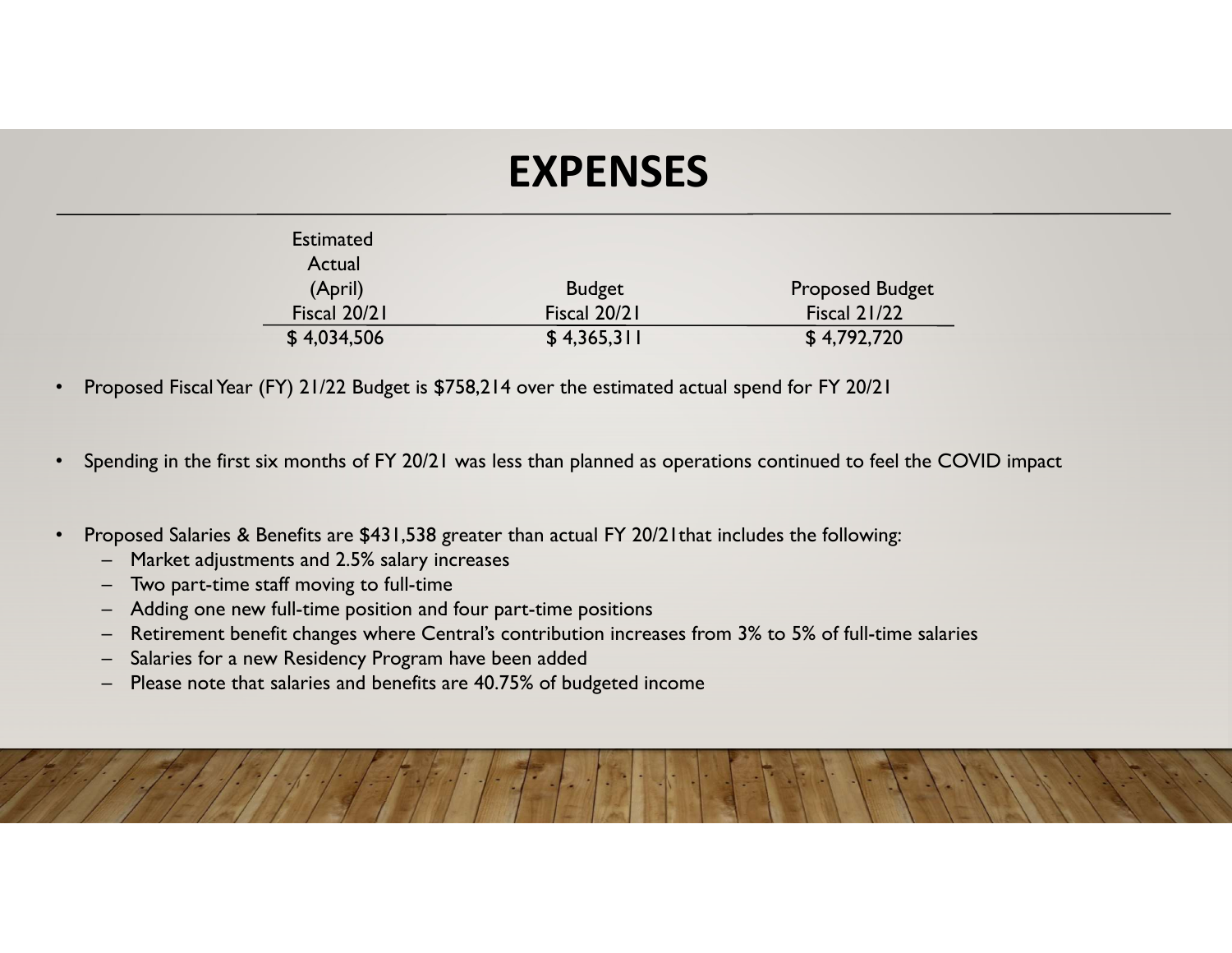# EXPENSES

|              |                                                                | <b>EXPENSES</b>                                                                             |                                                                                                                                                                                                                                                                       |  |
|--------------|----------------------------------------------------------------|---------------------------------------------------------------------------------------------|-----------------------------------------------------------------------------------------------------------------------------------------------------------------------------------------------------------------------------------------------------------------------|--|
|              | <b>Estimated</b><br>Actual<br>(April)                          | <b>Budget</b>                                                                               | <b>Proposed Budget</b>                                                                                                                                                                                                                                                |  |
|              | Fiscal 20/21<br>\$4,034,506                                    | Fiscal 20/21<br>\$4,365,311                                                                 | <b>Fiscal 21/22</b><br>\$4,792,720                                                                                                                                                                                                                                    |  |
|              | as well as continued growth in Student Ministries.             |                                                                                             | \$61,898 increase in proposed spending for Student Ministries as ministry actives return to full operations from the COVID impact                                                                                                                                     |  |
| Development. |                                                                |                                                                                             | \$122,161 increase in proposed spending for Outreach Ministries as focus increase on grants to those on the mission field, additional<br>investment in our Ethiopia Initiative and other outreach events. Also, there is a new outreach iniative focused on Community |  |
|              |                                                                | report "Central Fiscal 21/22 Annual Budget Detailed Analysis" for more specific information | Remaining increase are primarily attributed to a return to full operations and continued growth in ministry areas. Please see the                                                                                                                                     |  |
|              | Fiscal Year Expense Budget Comparisons: FY 18/19 = \$3,989,931 |                                                                                             | $FY$ 19/20 = 4,326,650<br>$FY$ 20/21 = \$4,365,311                                                                                                                                                                                                                    |  |

- Development. Fiscal 20/21 Fiscal 20/21 Fiscal 20/21 Fiscal 21/22 Fiscal 21/22 Fiscal 21/22 Fiscal 21/22 SA, 311 SA, 4792, 720<br>
Fiscal 21/22 SA, 4898 increase in proposed spending for Student Ministries as ministry actives return to fu
- 
-